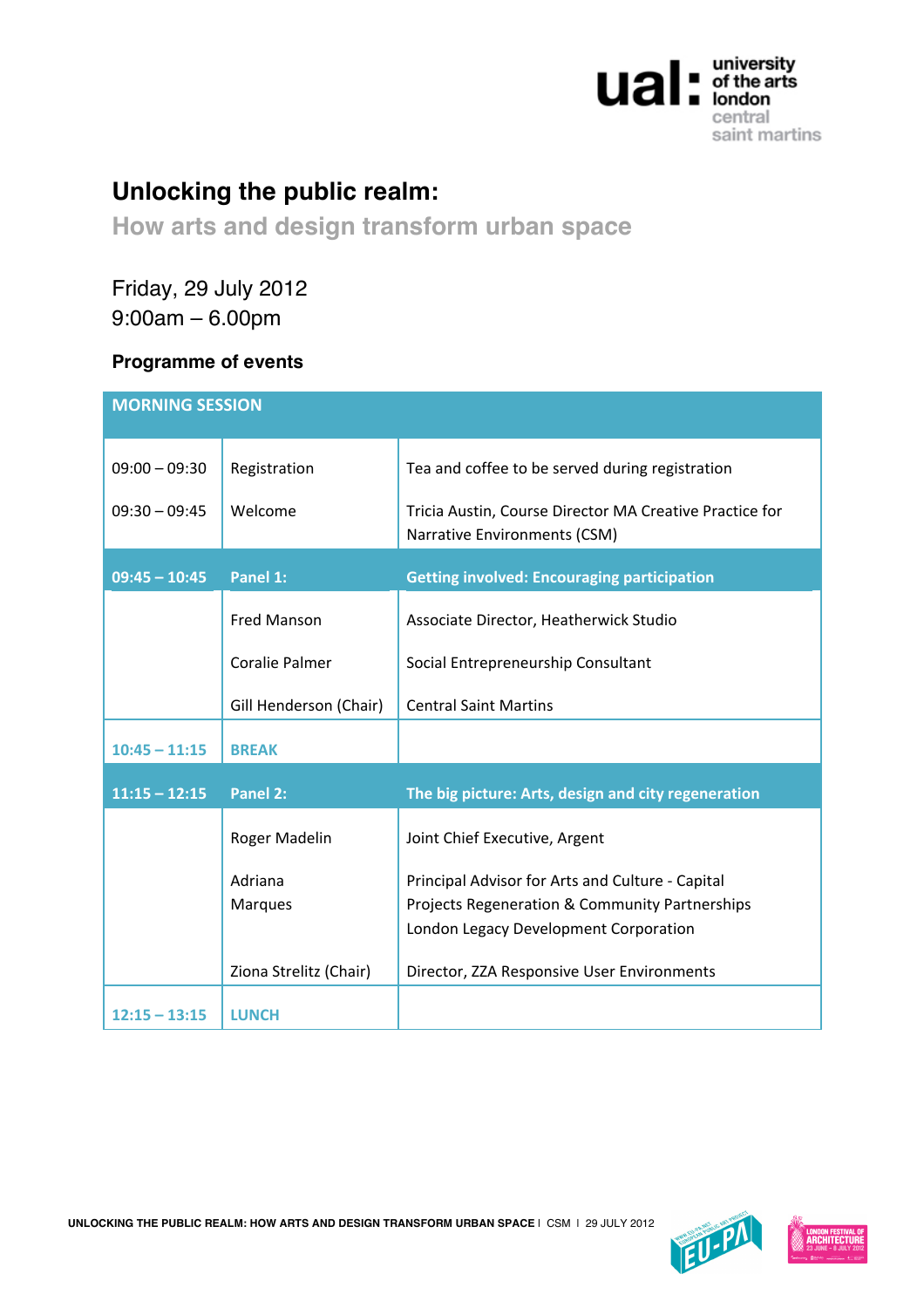

| <b>AFTERNOON SESSION</b> |                        |                                                                                                        |  |
|--------------------------|------------------------|--------------------------------------------------------------------------------------------------------|--|
| $13.15 - 14:30$ Panel 3: |                        | <b>Creating touchpoints: Art and Design Interventions</b><br>in Practice                               |  |
|                          | EU-PA Project 1        | 'SkillsCycle'                                                                                          |  |
|                          | The Decorators         | Designers, artists and architects collective                                                           |  |
|                          | <b>Ben Roberts</b>     | Programme co-ordinator, Camden Arts Centre talking<br>about Junction: North London Cultural Consortium |  |
|                          | Dejan Pestotnik        | KIBLA, The Association for Culture and Education in<br>Maribor, Slovenia                               |  |
| $14:30 - 15:00$          | <b>BREAK</b>           |                                                                                                        |  |
| $15:00 - 16:15$          | Panel 4:               | Sharing the story: Integrating the digital                                                             |  |
|                          | <b>EU-PA Project 2</b> | 'Soundbridge 2025'                                                                                     |  |
|                          | Connie Freyer          | Director, Troika                                                                                       |  |
|                          | Yomi Ayeni             | <b>Digital Strategist</b>                                                                              |  |
|                          | <b>Michal Marianek</b> | CIANT, the International Centre for Art and New<br>Technologies in Prague, Czech Republic              |  |
| $16:15 - 16:30$          | <b>BREAK</b>           |                                                                                                        |  |